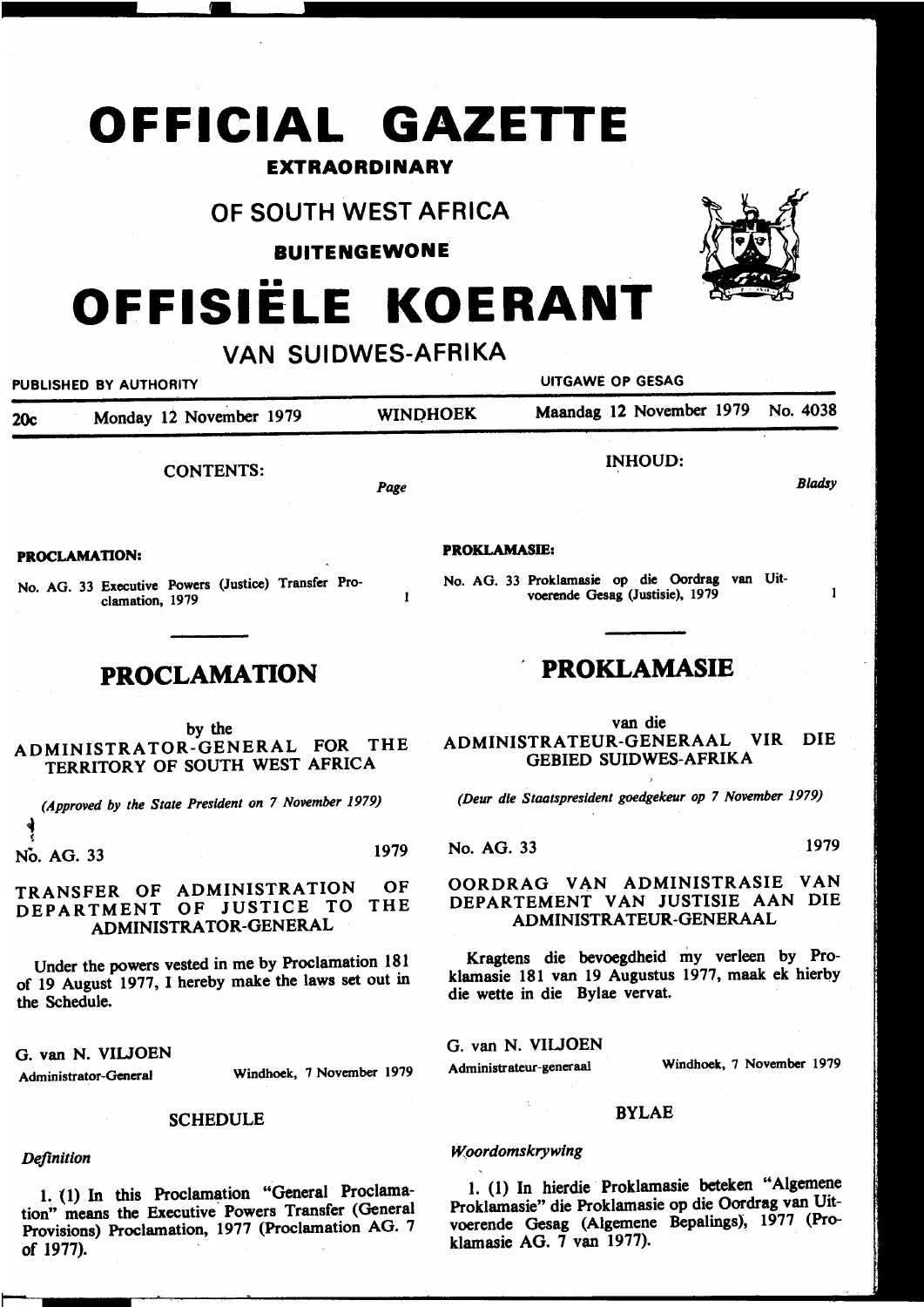(2) A reference in this Proclamation to any particular law, shall be construed as including a reference to a regulation, rule or other enactment made under or relating to that law.

#### *Transfer of administration of Department of Justice*

2. Notwithstanding anything to the contrary contained in any law but subject to the provisions of this Proclamation and the General Proclamation, the administration of the affairs of the territory of South West Africa in relation to any matter which at the commencement of this ProClamation is administered by the Minister of Justice of the Republic of South Mrica, shall be carried on by the Administrator-General.

#### *Application of laws*

3. (1) The provisions of subsection (1) of section 3 of the General Proclamation shall, without detracting from the provisions of subsection (2) of that section, not apply to  $-$ 

(a) the reference to the Republic in the Insolvency Act, 1936 (Act 24 of 1936), except where it occurs for the second and third times in section 148 thereof: thereof; the state of  $\mathbf{r}$ 

- $\text{c.c.}$ : $\text{c.c.}$   $\text{c.c.}$   $\text{p.}$   $\text{P.}$   $\text{P.}$   $\text{P.}$   $\text{P.}$   $\text{P.}$   $\text{P.}$   $\text{P.}$   $\text{P.}$   $\text{P.}$   $\text{P.}$   $\text{P.}$   $\text{P.}$   $\text{P.}$   $\text{P.}$   $\text{P.}$   $\text{P.}$   $\text{P.}$   $\text{P.}$   $\text{P.}$   $\text{P.}$   $\$ Republic<sub>x</sub>in, the Deeds Registries Act, 1937 (Act 47 of 1937);
- (c) the reference to the Republic in the Matrimonial Causes Jurisdiction Act, 1939 (Act 22 of 1939);
- (d) the reference to the Republic in the Magistrates' Courts Act, 1944 (Act 32 of 1944);
- (e) section 8 of the Internal Security Act, 1950 (Act 44 of 1950);
- (0 the reference to the Republic in the Riotous Assemblies Act, 1956 (Act 17 of 1956), except where it occurs for the second and third times in section *5* thereof;
- (g) the State Attorney Act, 1957 (Act 56 of 1957);
- (h) the Supreme Court Act, 1959 (Act 59 of 1959);
- (i) the Extradition Act, 1962 (Act 67 of 1962);
- G) tbe reference to the Republic in the Foreign Courts Evidence Act, 1962 (Act 80 of 1962);

' (2) 'n Verwysing in hierdie Proklamasie na 'n bepaalde wet word uitgele as 'n verwysing ook na 'n regulasie, reel of ander maatreel wat kragtens daardie wet gemaak is of daarop betrekking het.

#### *Oordrag van administrasie van Departement van Justisie*

2. Ondanks andersluidende bepalings van die een of ander wet maar behoudens die bepalings van hierdie Proklamasie en die A1gemene Prok1amasie, word die administrasie van die sake van die gebied Suidwes-Afrika met betrekking tot 'n aangeleentheid wat by die inwerkingtreding van hierdie Proklamasie deur die Minister van Justisie van die Republiek van Suid-Mrika geadministreer word, deur die Administrateur-generaal behartig.

#### *Toepassing van wette*

3. (1) Die bepalings van subartikel (1) van artikel 3 van die Algemene Proklamasie, is, sonder om afbreuk te doen aan die \_bepalings van subartikel (2) van daardie artikel, nie van toepassing nie op  $-$ 

- (a) die verwysing na die Republiek in die Insolvensiewet, 1936 (Wet 24 van 1936), behalwe waar dit die tweede en derde keer in artikel 148 daarvan voorkom;  $ext{c}$  is the controlling  $P.RC_A \leq 2$   $|S \leq 1 \, \cup$
- (b) artikels  $2 \text{ cm}$ , 103(2) yan, en die verwysing na die Republiek, in, die Registrasie van Aktes Wet, 1937 (Wet 47 van 1937);
- (c) die verwysing na die Republiek in die Wet op Regsbevoegdheid in Matrimoniële 1939 (Wet 22 van 1939);
- (d) die verwysing na die Republiek in die Wet op Landdroshowe, 1944 (Wet 32 van 1944);
- (e) artikel 8 van die Wet op Binnelandse Veiligheid, 1950 (Wet 44 van 1950);
- (f) die verwysing na die Republiek in die Wet op Oproerige Byeenkomste, 1956 (Wet 17 van 1956), behalwe waar dit die tweeqe en die derde keer in artikel *5* daarvan · voorkom;
- (g) die Wet op die Staatsprokureur, 1957 (Wet 56 van 1957);
- (h) die Wet op die Hooggeregshof, 1959 (Wet 59 van 1959);
- (i) die Wet op Uitlewering, 1962 (Wet 67 van 1962);
- G) die verwysing na die Republiek in die Wet op Getuienis vir Buitelandse Howe, 1962 (Wet 80 van 1962);

)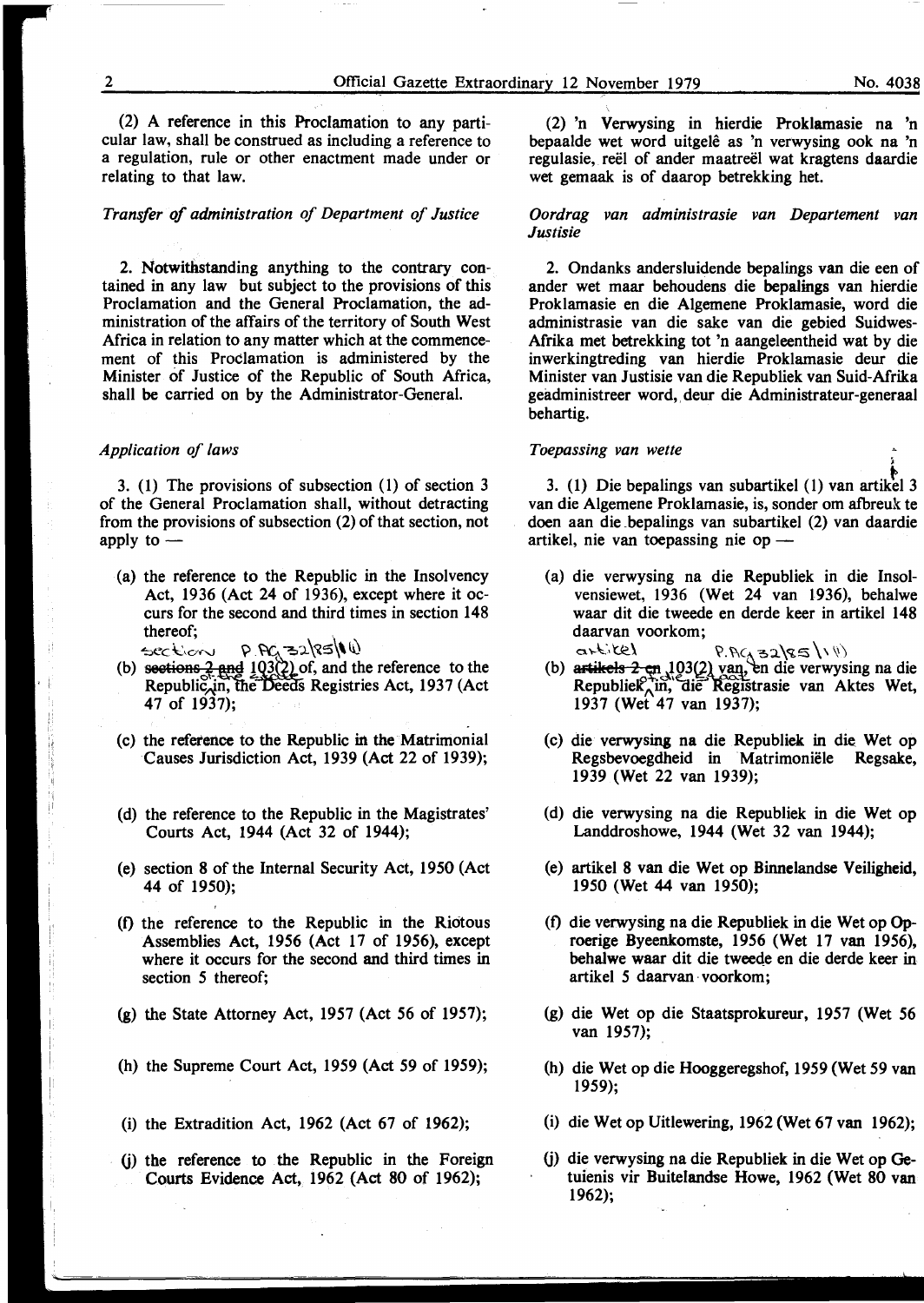- (k) the Reciprocal Enforcement of Maintenance Orders Act, 1963 (Act 80 of 1963);
- (l) the reference to the Republic in the Tear-Gas Act, 1964 (Act 16 of 1964);
- (m) the Admission of Advocates Act, 1964 (Act 74 of 1964);
- (n) the reference to the Republic in the Civil Proceedings Evidence Act, 1965 (Act 25 of 1965);
- $\frac{1}{1}$ e le  $\geq$   $\geq$   $\geq$   $\geq$   $\geq$   $\geq$   $\geq$   $\geq$   $\geq$   $\geq$   $\geq$   $\geq$   $\geq$   $\geq$   $\geq$   $\geq$   $\geq$   $\geq$   $\geq$   $\geq$   $\geq$   $\geq$   $\geq$   $\geq$   $\geq$   $\geq$   $\geq$   $\geq$   $\geq$   $\geq$   $\geq$   $\geq$   $\geq$   $\geq$   $\ge$ and the reference to the Republic in, the Administration of Estates Act, 1965 (Act 66 of 1965);
- {p) the Reciprocal Enforcement of Civil Judgments Act, 1966 (Act 9 of 1966);
- (q) section  $26(4)(c)$  of the Sectional Titles Act, 1971 (Act 66 of 1971);
- (r) sections 1 and 2 of the Admiralty Jurisdiction Regulation Act, 1972 (Act S of 1972);
- (s) section 35 of the General Law Amendment Act, 1972 (Act 102 of 1972);
- (t) sections  $3$  (except subsection (5) thereof), 77, 78, 79 (except subsection  $(11)$  thereof),  $106(1)(e)$ ,  $111$ , 279(1)(b), (2) and (3), 323, 325, 326, 327, 333 and the reference to the Republic in sections  $212$ (4Xa), 229; where it occurs for the first time, and 328 of, and the reference to the State in relation to the authority to institute and conduct a prosecu-  $\Delta$  tion and to make seizures in, the Criminal Proce-
- dure Act, 1977 (Act 51 of 1977); and  $\beta$  oc.  $\beta$  ( $\alpha$ .  $\alpha$  4 $\beta$ .  $9/$
- 

(2) Notwithstanding the provisions of section  $3(1)(a)$ of the General Proclamation, the reference to  $-$ 

- (a) the Government of the Republic  $-$ 
	- (i) in sections  $3(1)(c)$  and  $(1)$  and 99 of the Deeds Registries Act, 1937 (Act 47 of 1937);
	- (ii) in the Official Secrets Act, 1956 (Act 16 of 1956);
	- (iii) in section  $21(2)(d)$  of the General Law Amendment Act, 1962 (Act 76 of 1962),

shall be construed as including a reference to the Administrator-General; and

- (k) die Wet op Wederkerige Afdwinging van Onderhoudsbevele, 1963 (Wet 80 van 1963);
- (l) die verwysing na die Republiek in die Wet op Traangas, 1964 (Wet 16 van 1964);
- (m) die Wet op die Toelating van Advokate, 1964 (Wet 74 van 1964);
- {n) die verwysing na die Republiek in die Wet op Bewysleer in Siviele Sake, 1965 (Wet 25 van 1965);
- $\frac{1}{2}$  (o) artikels  $\frac{2}{7}$ ,  $\frac{1}{2}$ ,  $\frac{1}{2}$ ,  $\frac{1}{2}$ ,  $\frac{1}{2}$ ,  $\frac{1}{2}$ ,  $\frac{1}{2}$ ,  $\frac{1}{2}$ ,  $\frac{1}{2}$ ,  $\frac{1}{2}$ ,  $\frac{1}{2}$ ,  $\frac{1}{2}$ ,  $\frac{1}{2}$ ,  $\frac{1}{2}$ ,  $\frac{1}{2}$ ,  $\frac{1}{2}$ ,  $\frac{1}{2}$ ,  $\frac{1}{2}$ , die verwysing na die Republiek in, die Boedelwet, 1965 (Wet 66 van 1965);
- (p) die Wet op Wederkerige Afdwinging van Siviele Vonnisse, 1966 (Wet 9 van 1966);
- (q) artikel 26(4)(c) van die Wet op Deeltitels, 1971 (Wet 66 van 1971);
- (r) artikels 1 en 2 van die Wet op die Reeling van Admiraliteitsregsbevoegdheid, 1972 (Wet *S* van 1972);
- (s) artikel 35 van die Algemene Regswysigingswet, 1972 (Wet 102 van 1972);
- (t) artikels  $3$  (behalwe subartikel  $(5)$  daarvan), 77, 78, 79 (behalwe subartikel (11) daarvan), 106(1Xe), 111, 279(1Xb), (2) *en* (3), 323, 325, 326, 327,,333 en die verwysing na die Republiek. in artikels<sup>3</sup>212(4)(a), 229, waar dit die eerste keer voorkom, en 328 van, en die verwysing na die Staat met betrekking tot die gesag om 'n vervolging in te stel en waar te neem en beslagleggings te doen in, die Strafproseswet, 1977 (Wet volging in te stel en waar te neem en beslag-<br>leggings te doen in, die Strafproseswet, 1977 (Wet<br>51 van 1977); en 770x. 77G . 24483 & 10
- (u) the Attorneys Act, 1979 (Act 53 of 1979). (u) die Wet op Prokureurs, 1979 (Wet 53 van 1979).

(2) Ondanks die bepalings van artikel  $3(1)(a)$  van die Algemene Proklamasie, word die verwysing na -

- (a) die Regering van die Republiek -
	- (i) in artikels  $3(1)(c)$  en (1) en 99 van die Registrasie van Aktes Wet, 1937 (Wet 47 van 1937);
	- (ii) in die Wet op Amptelike Geheime, 1956 (Wet 16 van 1956);
	- (iii) in artikel  $21(2)(d)$  van die Algemene Regswysigingswet, 1962 (Wet 76 van 1962),

uitgele as 'n verwysing ook na die Administrateur-generaal; en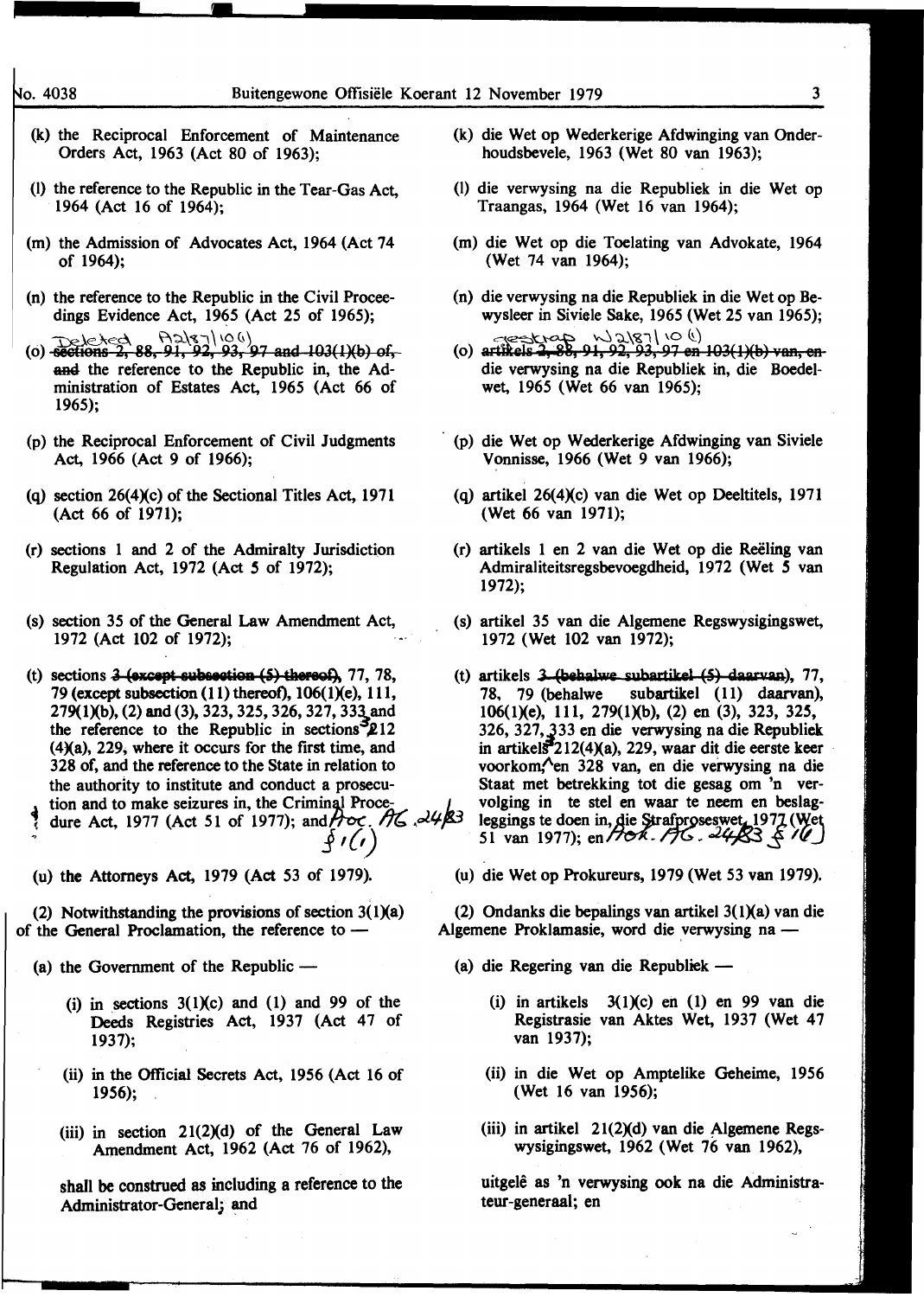(b) the State President in section 117 of the Criminal Procedure Act, 1977 (Act 51 of 1977), shall be construed · as including a reference to the Administrator-General.

*Amendment of section 1 of Act 44 of 1950, as amended by section 1 of Act 50 of 1951, section 1 of Act 76 of 1962 and section 3 of Act 37 of 1963* 

4. Section 1 of the Internal Security Act, 1950, is hereby amended by the substitution in subsection (2) for the expression "section one of the Industrial Conciliation Act, 1937 (Act No. 36 of 1937)" of the expression "section 79 of the Wage 'and Industrial Conciliation Ordinance, 1952 (Ordinance 35 of 1952), and for the word "Act", wherever it occurs, of the word "Ordinance".

*Amendment of section 2 of Act 44 of 1950, as amended by section 2 of Act 76 of 1962 and section 1 of Act 79 of 1976* 

5. Section 2 of the Internal Security Act, 1950, is hereby amended by the substitution for subsection (3) of the following subsection:

" (3) The provisions of subsection  $(2)(b)$ ,  $(c)$ ,  $(cA)$ , and (d) shall not apply in relation to an employers' organization or trade union registered under the Wage and Industrial Conciliation Ordinance, 1952 (Ordinance 35 of 1952), or to any employers' organization or trade union whose registration under the said Ordinance has been cancelled in terms of section 31 of that Ordinance, until such organization or trade union or any office-bearer, officer or member thereof has had a reasonable opportunity of exhausting, in respect of such cancellation, the remedies provided in section 71 of 72 of the said Ordinance.".

*Amendment of section 5 of Act 44 of 1950, as amended by section 4 of Act 50 of 1951, section 3 of Act 15 of 1954 and section 3 of Act 76 of 1962* 

6. Section *5* of the Internal Security Act, 1950, is hereby amended -

(a) by the substitution for subsection *(l)bis* of the following subsection:

(1)*bis* If a committee of the National Assembly of South West Africa reports to the said National Assembly  $-$ 

(a) that the name of a member of the said National Assembly, the Legislative Assembly of South West Africa, the Legislative Council of an area declared by or under any law to be a self-governing area, the Damara Representative Authority, the Nama Council, the Elected Coloured Council of South West-Mrica, or

(b) die Staatspresident in artikel 117 van die Stra proseswet, 1977 (Wet 51 van 1977), uitgelê as verwysing ook na die Administrateur-generaa

*Wysiging van artike/1 van Wet 44 van 1950, soos g wysig deur artike/1 van Wet 50 van 1951, artike/1 vt Wet 76 van 1962 en artikel 3 van Wet 37 van 196* 

4. Artikel 1 van die Wet op Binnelandse Veilighei 1950, word hierby gewysig deur in subartikel (2) die ui drukking "artikel *een* van die Nywerheidsversoening: wet, 1937 (Wet No. 36 van 1937)" deur die ui drukking "artikel 79 van die Ordonnansie op Lone e Nywerheidsversoening, 1952 (Ordonnansie 35 va 1952)" en die woord "Wet", oral waar dit voorkon deur die woord "Ordonnansie" te vervang.

*Wysiging van artikel 2 van Wet 44 van 1950, soos ge wysig deur artikel 2 van Wet 76 van 1962 en artfkel van Wet 79 van 1976.* 

5. Artikel 2 van die Wet op Binnelandse Veiligheic 1950, word hierby gewysig deur subartikel (3) deur di volgende subartikel te vervang:

" (3) Die bepalings van subartikel  $(2)(b)$ ,  $(c)$ ,  $(c)$ ,  $(c)$ (d) is nie van toepassing nie met betrekking tot '1 werkgewersorganisasie of vakvereniging wat krag tens die Ordonnansie op Lone en Nywerheidsver soening; 1952 (Ordonnansie 35 van 1952), ge registreer is of tot 'n werkgewersorganisasie of vak vereniging wie se registrasie kragtens bedoelde Or· donnansie ingevolge artikel 31 van daardie Ordon· nansie geskrap is, totdat so 'n organisasie of vakver· eniging of enige ampsdraer, beampte of lid daarvar 'n redelike geleentheid gehad het om hom op die by artikel 71 en 72 van bedoelde Ordonnansie bepaalde regsmiddels ten opsigte van so 'n skrapping te beroep.".

*Wysiging van artikel 5 van Wet 44 van 1950, soos gewysig deur artike/4 van Wet 50 van 1951, artike/3 van Wet 15 van 1954 en artikel 3 van Wet 76 van 1962* 

6. Artikel *5* van die Wet op Binnelandse Veiligheid, 1950, word hierby gewysig -

(a) deur subartikel *(l)bis* deur die volgende subartikel te vervang:

" *(l)bis* Indien 'n komitee van die Nasionale Vergadering van Suidwes-Afrika verslag doen aan genoemde Nasionale Vergadering -

(a) dat die naam van 'n lid van genoemde Nasionale Vergadering, die Wetgewende Vergadering van· Suidwes-Mrika, die Wetgewende Raad van 'n gebied wat deur of kragtens 'n wet tot selfregerende gebied verklaar is, die Damara-Verteenwoordigende Owerheid, die Namaraad, die Gekose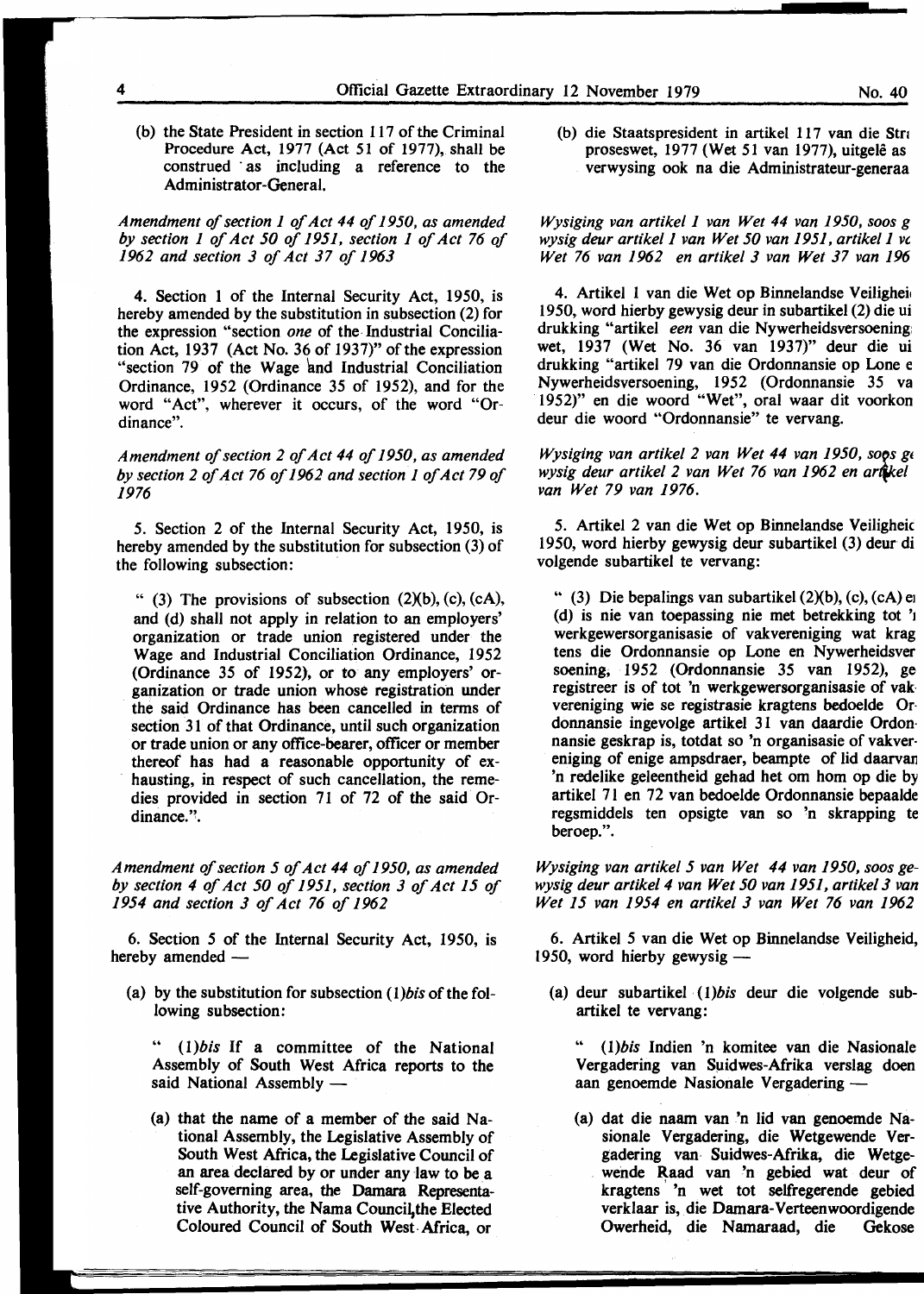the Kaptein's Council or Legislative Council of Rehoboth appears on a list in the custody of the officer referred to in section 8 and that there are no circumstances which would justify the removal of his name from such list; or

- (b) that any such member has been convicted of an offence under section 11 or is a communist; or
- (c) that any such member is or was at any time before or after the commencement of the Executive Powers (Justice) Transfer Proclamation, 1979, of the Administrator-General, an office-bearer, officer, member or active supporter of the Communist Party of South Africa, whether or not his name appears on any such list as aforesaid, or that he has at any time before or after the commencement, of the said Proclamation professed to be a communist or advocated, advised, defended or encouraged the achievement of any of the objects of communism or any act or omission which was calculated to further the achievement of any such object,

the Administrator-General may if the said report is approved by the said National Assembly and the said National Assembly does not recommend that no action be taken, notify that member and also the President of the said National Assembly, the Chairman of the Assembly, Council or Authority concerned, or the Kaptein or Speaker of the said Kaptein's Council or Legislative Council, as the case may be, in writing that the said member shall as from a date specified in the notice, cease to be such a member, and as from that date he shall for all purposes be deemed to be incapable of sitting as any such member in terms of the provisions of the law governing the institution and constitution of the Assembly, Council, Authority or Legislative Council concerned, as the case may be, and his seat shall become vacant."; and

(b) by the substitution in subsection (3) for the words "Industrial'Conciliation Act, 1937 (Act No. 36 of 1937)" of the words "Wage and Industrial Conciliation Ordinance, 1952 (Ordinance 35 of 1952)".

#### *Substitution of section 5bis of Act 44 of 1950, as inserted* by *section 4 of Act 15 of 1954*

7. The following section is hereby substituted for section *5bis* of the Internal Security Act, 1950:

Kleurlingraad van Suidwes-Mrika, of die Kapteinsraad of Volksraad van Rehoboth voorkom op 'n lys wat in die bewaring van die in artikel 8 bedoelde beampte is en dat daar geen omstandighede is wat die skrapping van sy naam van die lys sou regverdig nie; of

- (b) dat so 'n lid aan 'n misdryf ingevolge artikel 11 skuldig bevind is of 'n kommunis is; of
- (c) dat so 'n lid 'n ampsdraer, beampte, lid of aktiewe ondersteuner van die Kommunistiese Party van Suid-Afrika is of te eniger tyd voor of na die inwerkingtreding van die Proklamasie op die Oordrag van Uitvoerende Gesag (Justisie), 1979, van die Administrateur-generaal, was, onverskillig of sy naam al dan nie op so 'n lys soos voormeld, voorkom, of dat hy te eniger tyd voor of na die inwerkingtreding van genoemde Proklamasie betuig bet dat hy 'n kommunis is of dat hy die verwesenliking van enige van die oogmerke van kommunisme of enige doen of late wat bereken is om die verwesenliking van so 'n oogmerk te bevorder, bepleit, aangeraai, verdedig of aangemoedig het,

kan die Administrateur-generaal, indien bedoelde verslag deur genoemde Nasionale Vergadering goedgekeur word, en genoemde Nasionale Vergadering nie aanbeveel dat geen stappe gedoen word nie, daardie lid en ook die President van genoemde Nasionale Vergadering, die V oorsitter van die betrokke Vergadering, Raad of Owerheid, of die Kaptein of Spreker van bedoelde Kapteinsraad of Volksraad, ra gelang van die geval, skriftelik in kennis stel dat bedoelde lid vanaf 'n in die kennisgewing vermelde datum ophou om so 'n lid te wees, en vanaf bedoelde datum word hy vir aile doeleindes geag ingevolge die bepalings van die wet op die instelling en samestelling van die betrokke Vergadering, Raad, Owerheid of Volksraad, na gelang van die geval, onbevoeg te wees om as so 'n lid sitting te neem, en word sy setel vakant."; en

(b) deur in subartikel (3) die woorde "Nywerheidsversoeningswet, 1937 (Wet No. 36 van 1937)" deur die woorde "Ordonnansie op Lone en Nywerheidsversoening, 1952 (Ordonnansie 35 van 1952)," te vervang.

*Vervanging van artike/5bis van Wet 44 van 1950, soos ingevoeg deur artikel 4 van Wet 15 van 1954* 

7. Artikel *5bis* van die Wet op Binnelandse Veiligheid, 1950, word hierby deur die volgende artikel vervang: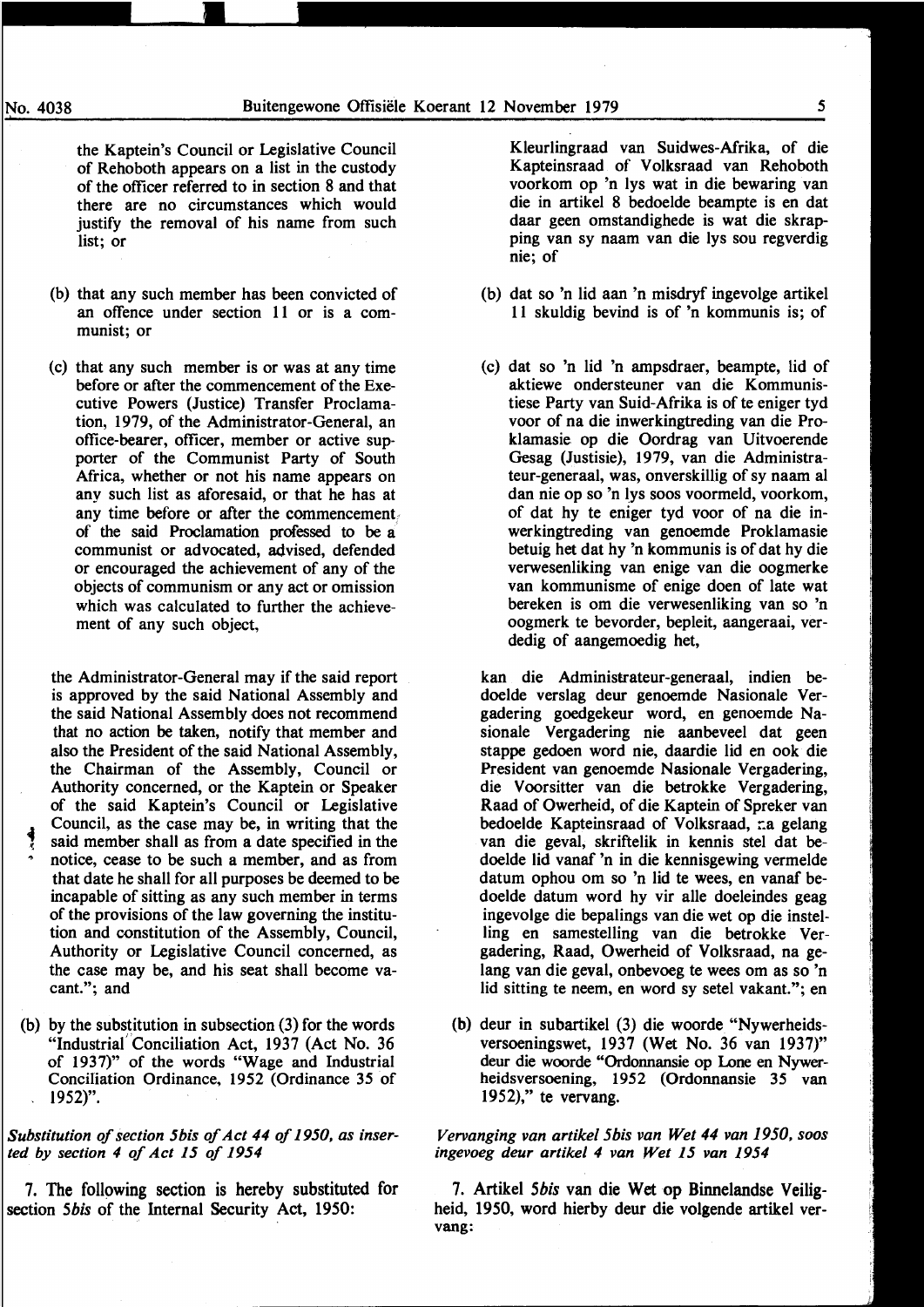"Disqualification of certain persons of being nominated or elected and of sit· ting as members of certain bodies.

*5bis.* (1) No person in respect of whom a notice has been issued in terms of paragraph (a) of subsection ( *l)bis* of section *5* and no person whose name appears on any list in the custody of the person referred to in section 8 or who has been convicted of an offence in terms of section 11 or is a communist, shall be capable of being nominated or chosen as member of the National Assembly of South West Africa, the Legislative Assembly of South West Africa, the Legislative Council of an area declared by or under any law to be a self-governing area, the Damara Representative Authority, the Nama Council, the Elected Coloured Council of South West Africa, or the Kaptein's Council or the Legislative Council of Rehoboth and, if he is nominated or chosen, of sitting unless he has, prior to his nomination or election, obtained the written approval of the Administrator-General irrespective of the time at which he may have been nominated as member or for election.

(2) If any person who is incapable of being nominated or chosen as any member in terms of subsection (1) is nominated or chosen as such a member, the Administrator-General shall notify that member and also the President of the National Assembly of South West Africa, the Chairman of the said Legislative Assembly, Council or Authority, or the Kaptein or Speaker of the said Kaptein's Council or Legislative Council, in writing that the said member was incapable in terms of subsection (1) of being nominated or chosen and thereupon his seat shall deemed vacant.".

*Amendment of section 5ter of Act 44 of 1950, as inserted by section 4 of Act 76 of 1962 and amended by section 1 of Act 24 of 1967 and section 1 of Act 2 of 1972* 

8. Section *5ter* of the Internal Security Act, 1950, is hereby amended by the substitution in the proviso to subsection (1) for the expression "Industrial Conciliation Act, 1956 (Act No. 28 of 1956)" of the expression "Wage and Industrial Conciliation Ordinance, 1952 (Ordinance 35 of 1952)".

#### *Substitution of section 15 of Act 44 of 1950*

9. The following section is hereby substituted for section 15 of the Internal Security Act, 1950:

> I /

"Onbevoegdheid van sekere persone om benoem or verkies te word en sitting te neem as lede van sekere liggame.

*5bis.* (I) Niemand ten opsigte van 'n kennisgewing ingevolge paragraaf van subartikel ( *l)bis* van artikel 5 uitgereik is en niemand wie se naam voorkom op 'n lys wat in die bewaring van die in artikel 8 bedoelde beampte is, of wat aan 'n misdryf ingevolge artikel 11 skuldig bevind is of 'n kommunis is, is bevoeg om as lid van die Nasionale Vergadering van Suidwes-Afrika, die Wetgewende Vergadering van Suidwes-Afrika, die Wetgewende Raad van 'n gebied wat deur kragtens 'n wet tot selfregerende gebied verklaar is, die Damara-Verteenwoordigende Owerheid, die Namaraad, die Gekose Kleurlingraad van Suidwes-Afrika, of die Kapteinsraad of Volksraad van Rehoboth benoem of verkies te word en, indien hy benoem of verkies word, om sitting te neem nie tensy hy, voon sy benoeming of verkiesing die skrfftelike goedkeuring van die Administrateurgeneraal verkry het ongeag wanneer hy as lid of vir verkiesing benoem mag gewees bet.

(2) Indien iemand wat ingevolge subartikel ( 1) onbevoeg is om as die een of ander lid benoem of verkies te word, as so 'n lid benoem of verkies word, stel die Administrateur-generaal daardie lid en ook die President van die Nasionale Vergadering van Suidwes-Afrika, die Voorsitter van die bedoelde Wetgewende Vergadering, Raad of Owerheid, of die Kaptein of Spreker van bedoelde Kapteinsraad of Volksraad skriftelik in kennis dat bedoelde lid ingevolge subartikel (1) onbevoeg was om as so 'n lid benoem of verkies te word en daarop word sy setel geag vakant te wees.".

*Wysiging van artikel 5ter van Wet 44 van 1950, soos ingevoeg deur artikel 4 van Wet 76 van 1962 en gewysig deur artikel 1 van Wet 24 van 1967 en artike/1 Van Wet 2 van 1972* 

8. Artikel *5ter* van die Wet op Binnelandse Veiligheid, 1950, word hierby gewysig deur in die voorbehoudsbepaling by subartikel (1) die uitdrukking "Wet op Nywerheidsversoening, 1956 (Wet No. 28 van 1956)" deur die uitdrukking "Ordonnansie op Lone en Nywerheidsversoening, 1952 (Ordonnansie 35 van 1952)" te vervang.

#### *Vervanging van artikel 15 van Wet 44 van 1950*

9. Artikel 15 van die Wet op Binnelandse Veiligheid, 1950, word hierby deur die volgende artikel vervang: